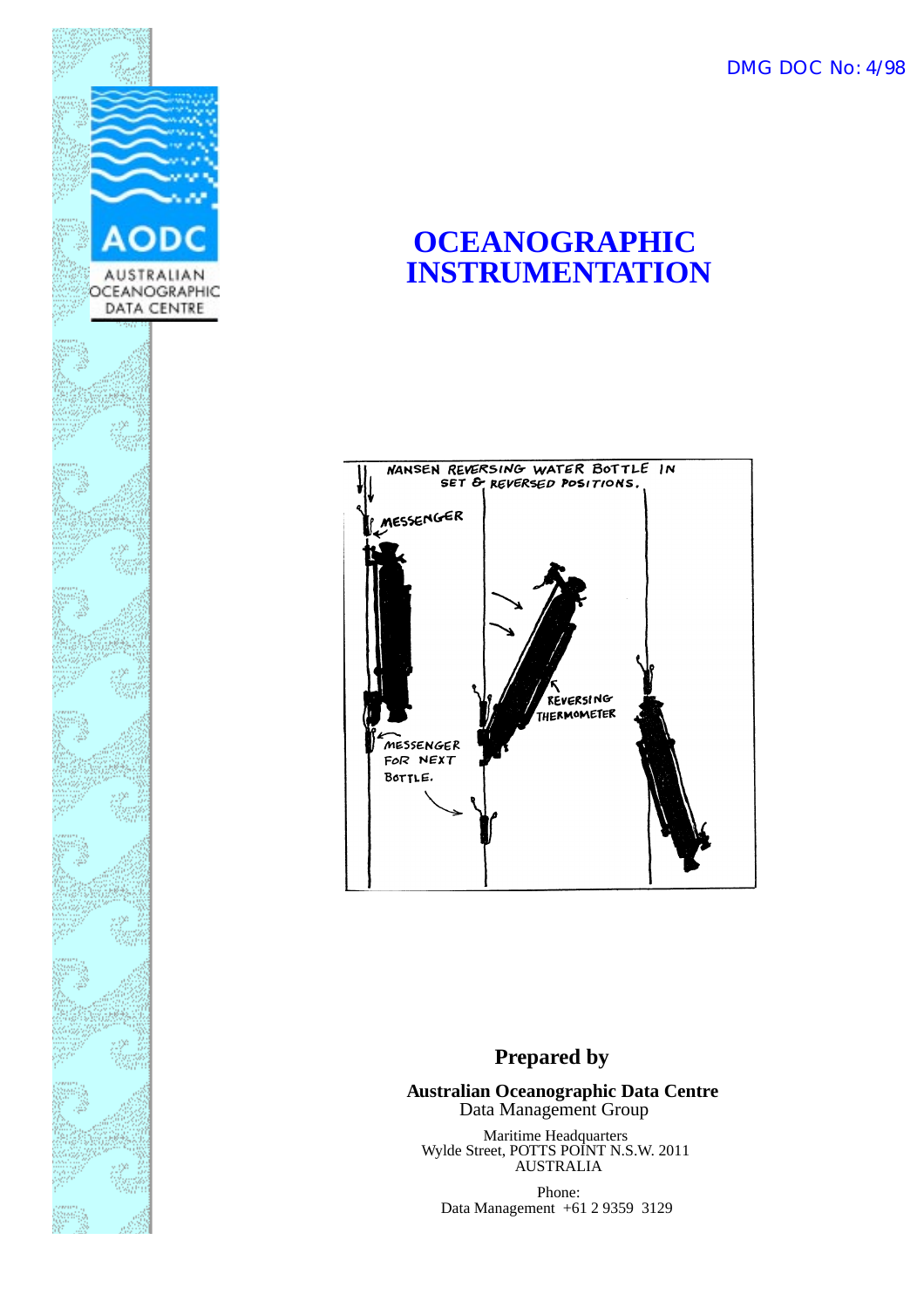## TABLE OF CONTEN1TS

| <b>CHAPTER 1</b>                                | <b>INTRODUCTION</b>                                                                                                                  |                                                        |    |
|-------------------------------------------------|--------------------------------------------------------------------------------------------------------------------------------------|--------------------------------------------------------|----|
| <b>CHAPTER 2</b>                                | <b>QUANTITIES MEASURED AND INSTRUMENTS USED 3</b>                                                                                    |                                                        |    |
|                                                 | <i><b>DEPTH</b></i><br><b>TEMPERATURE</b><br>2                                                                                       |                                                        | 3  |
|                                                 |                                                                                                                                      |                                                        |    |
|                                                 | $\mathfrak{Z}$<br><b>SALINITY</b><br>OXYGEN, PHOSPHATE, SILICATE, NITRATE, pH<br>4<br>5<br><b>WATER CLARITY</b><br><i>SOUND</i><br>6 | 8                                                      |    |
|                                                 |                                                                                                                                      | 9                                                      |    |
|                                                 |                                                                                                                                      | 10                                                     |    |
|                                                 |                                                                                                                                      | 11                                                     |    |
|                                                 |                                                                                                                                      | <b>SOUND SPEED</b>                                     | 12 |
|                                                 | 8                                                                                                                                    | <b>CURRENTS</b>                                        | 13 |
|                                                 |                                                                                                                                      | <b>Electromagnetic Current Meters</b><br>$\mathfrak a$ | 13 |
|                                                 |                                                                                                                                      | <b>Acoustic Current Meters</b><br>$\boldsymbol{b}$     | 14 |
|                                                 |                                                                                                                                      | <b>Drifting Buoys</b><br>$\mathcal{C}$                 | 15 |
|                                                 | 9                                                                                                                                    | <b>WAVES AND TIDES</b>                                 | 17 |
|                                                 | 10                                                                                                                                   | <b>SEABED SAMPLING</b>                                 | 18 |
|                                                 | 11                                                                                                                                   | <b>BIOLUMINESCENCE</b>                                 | 21 |
| <b>FURTHER READING LIST</b><br><b>CHAPTER 3</b> |                                                                                                                                      | 22                                                     |    |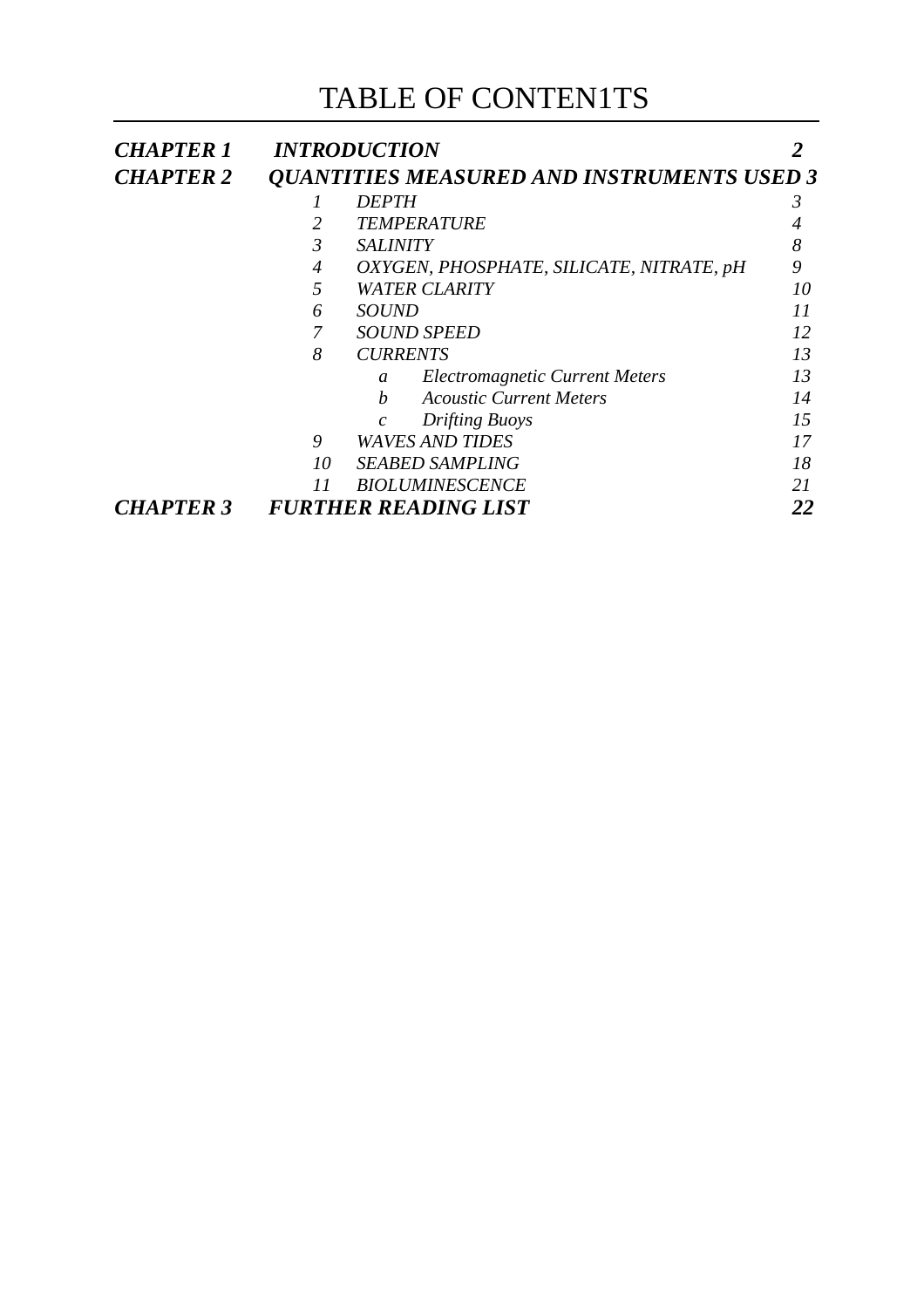# <span id="page-2-0"></span>**1. INTRODUCTION**

Oceanographic instruments measure or sample various physical, chemical and biological quantities in the water column. There is often more than one way to measure a particular quantity (i.e. temperature, currents) and there are many quantities to measure hence there are many instruments. This course will attempt to cover the more common instruments used by the oceanographer.

We will first start by listing which quantities commonly measured these include:

\*Depth (metres) \*Temperature (degree Celsius) \*Salinity (practical salinity units of chlorine, sodium, sulfate, magnesium and potassium) \*Oxygen, \*Phosphate, \*Nitrate, \*Silicate, \*pH \*Density (kilos per cubic meter) \*Water Clarity (Forel scale to measure colour) \*Sound or Ambient Noise (hertz) \*Sound Speed \*Bioluminescence \*Seabed sediment \*Current \*Waves

Some physical properties of seawater are conservative (i.e. temperature and salinity), this means that away from the surface the only way they can change is by mjxing.

All of the above quantities are normally accompanied by a measurement of date, time and position i.e latitude and longitude. Measurement of time and position are made with the Global Positioning System (GPS) and are relative to the GMT time. Accuracy is of the oder of +/- 10- 15m.

What follows is description of the methods and instruments commonly used to measure each of the above quantities.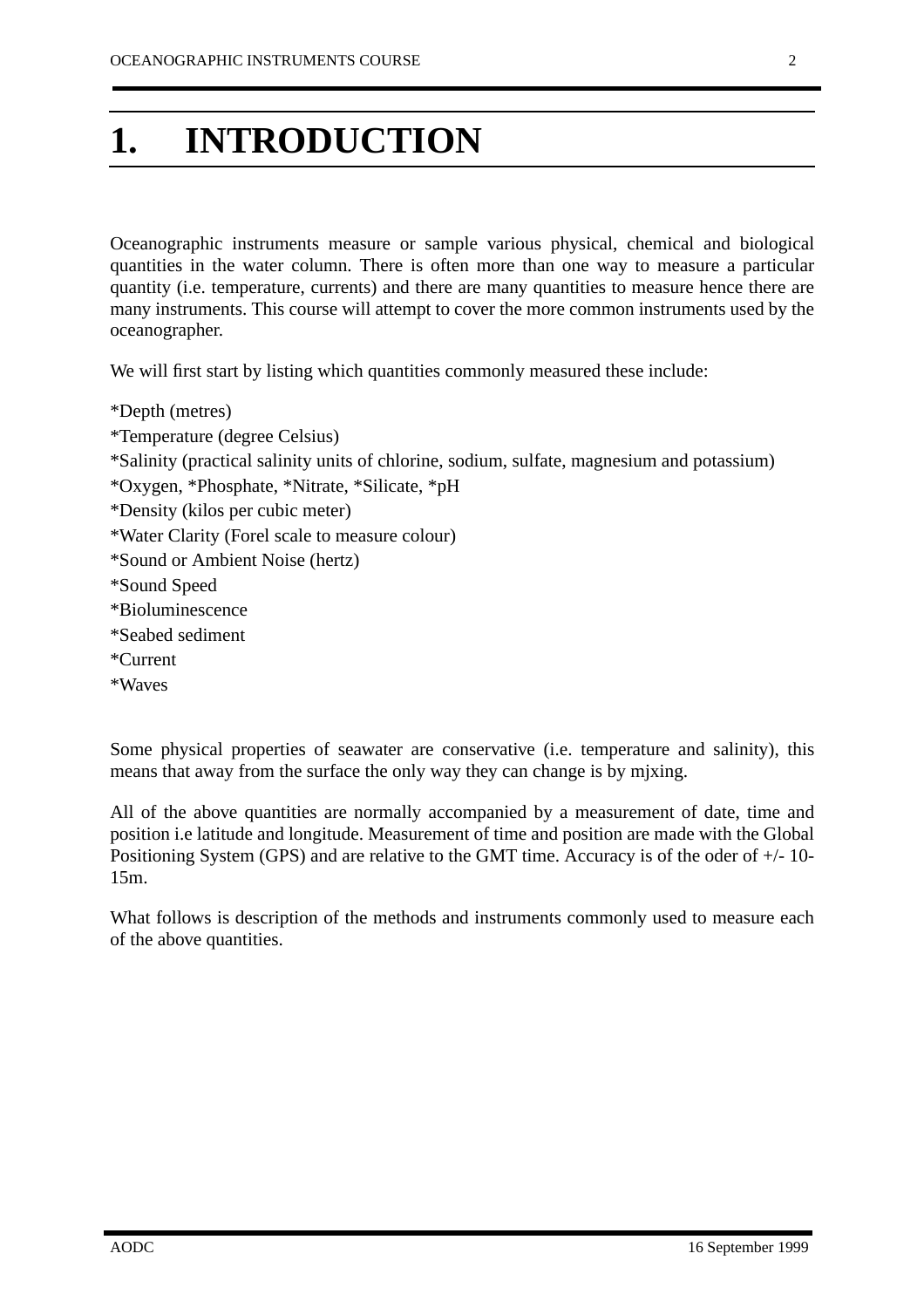# <span id="page-3-0"></span>**2. QUANTITIES MEASURED AND INSTRUMENTS USED**

### *2.1 DEPTH*

The measurement of the depth regards the instrument or the sea-floor and is fundamental to reference the location of the measurement.

The simplest way to measure the depth of the measurement is to mark the wire or rope to which the instrument is attached and measure the length used.

The more accurate way is to measure the water pressure at the instrument level and convert this to a depth.

The simplest way to measure sea-bed depth is to lower a weight with a wire or rope and measure the length used till the weight has reached the bottom.

Yet another is to use an *ECHO SOUNDER* and time how long takes for the sound pulse to echo back. Two instruments are the **SONAR** (sound navigation and ranging) and the **SOFAR** (sound fixing and ranging).



**Figure 1. Velocimeter, sonic frequency system**

A *CONDUCTIVITY, TEMPERATURE AND DEPTH (CTD)* instrument uses a strain gauge pressure transducer to sense depth.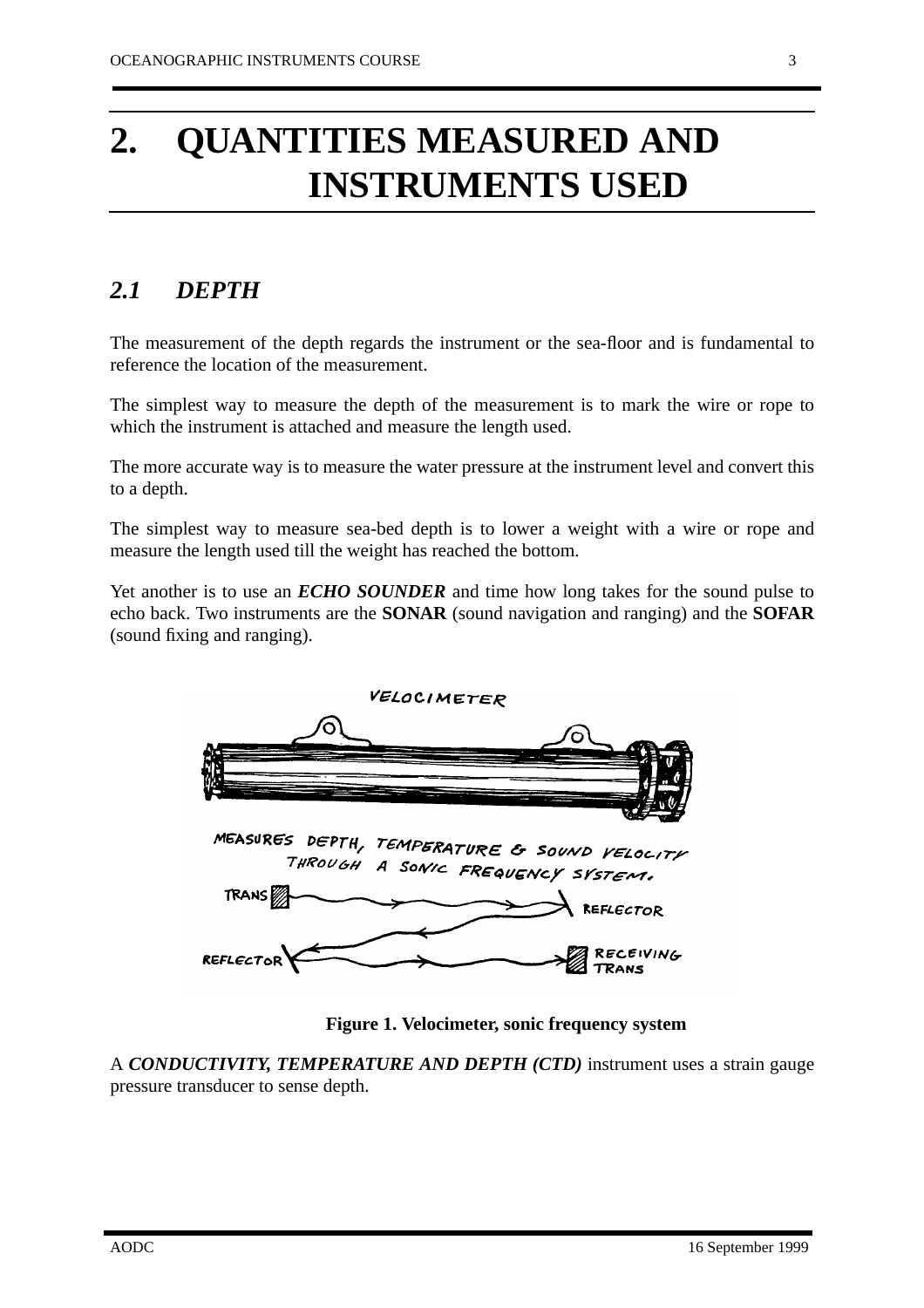### <span id="page-4-0"></span>*2.2 TEMPERATURE*

There are several ways of measuring temperature, the simplest being a mercury-in-glass or *STEM* **THERMOMETER.** A stem thermometer is commonly used to measure sea surface temperature by placing it in a bucket of sea water.

A *PROTECTED REVERSING THERMOMETER* is special kind of stem thermometer which measures sub-surface temperature [Figure 1]. 'Protected' means that the thermometer is isolated from water pressure. The reversing thermometer is attached to a *WATER SAMPLING BOTTLE*. When the sampling bottle is closed the thermometer is inverted and, as a result of its construction the mercury 'breaks' at a particular point and runs down the other end of the capillary to record the temperature at the depth of the reversal. After the thermometer has been reversed it becomes almost insensitive to subsequent changes of temperature and it is read when it is bought back on deck. After corrections for scale errors and for the small change in reading due to any difference between the insitu temperature and that on the deck, the reversing thermometer is accurate to about +/- 0.02 C in routine use.



**Figure 2. Nansen reversing water bottle**

An *UNPROTECTED REVERSING THERMOMETER* is as described above except that it is exposed to water pressure. The water pressure compresses the glass in the bulb and causes the thermometer to indicate a higher temperature than the protected thermometer. The difference between the two thermometers is a measure of the compression of the glass which depends on a known compressibility and upon pressure i.e the *depth*.

Therefore a protected/unprotected reversing thermometer pair is used to measure both temperature and depth. The depth is then used to reference the depth at which the water bottle sample was taken. Depth measured in this way is accurate to  $+/- 0.5\%$  of depth or  $+/- 5$ m whichever is greater.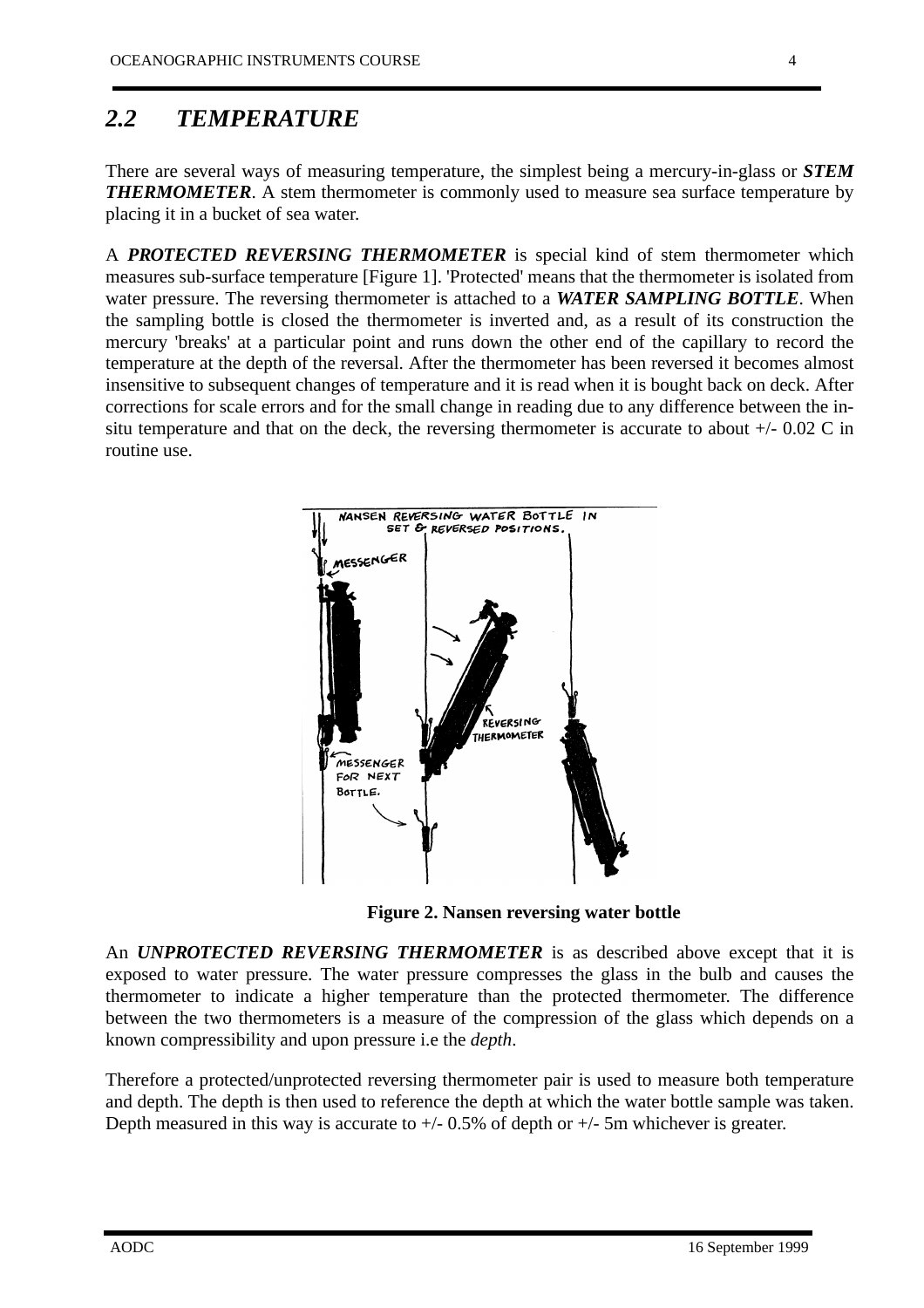

REVERSED POSITION

**Figure 3. Reversing thermometer**

Another widely used temperature sensor is the *THERMISTOR*. The thermistor is usually a small piece of electrically conductive material such as a resistor. The thermistor relies upon measuring electrical resistance which is directly or inversely proportional to temperature.

Thermistors are used on **CTD** (conductivity, temperature and depth) and *EXPENDABLE BATHYTHERMOGRAPH (XBT)* instruments.



**Figure 4. CTD (conductivity, temperature and depth)**

The CTD instrument is composed by a Rosette with weights, 12 to 24 Nisking bottles, reversing protected and unprotected thermometers and other instruments such as a fluorometer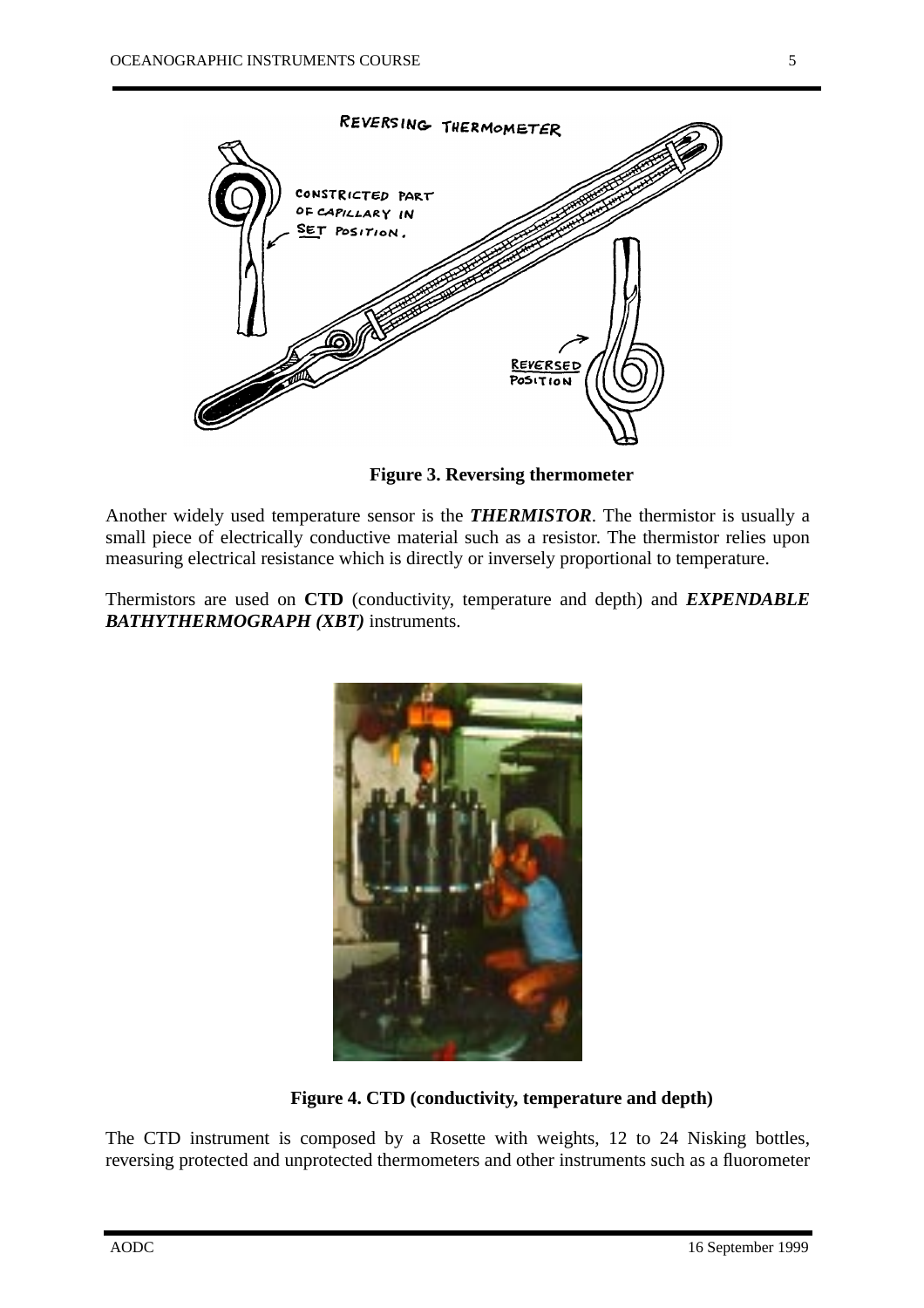and a transmissometer. The water samples are used for collection and used for calibration and chemical/nutrient analysis. The instrument provides real-time sections or profiles of temperature, salinity, density, geostrophic currents and dissolved oxygen. The temperature/salinity diagrams are used for water mass identification.





**Figure 5. XBT (Expendable bathythermograph) launching**

The XBT is composed by a 'torpedo'-shaped probe which contains a thermistor and a very fine coiled copper wire which is unreeled both from the probe and from the canister from which it is deployed. It is launched from the ship being either hand-held, deck-mounted or hull-mounted. The depth is calculated from the elapsed time and the expected fall rate  $(-6.5 \text{ m/s})$  and comes into 4 types (T4  $\sim$ 460m, T7  $\sim$ 760 m, T10  $\sim$ 200m, TDeep  $\sim$ 760). This instrument provides actually a large body of data ( global dataset) over many seasons/years for statistical evaluation of climatic changes.



**Figure 6. XBT probe**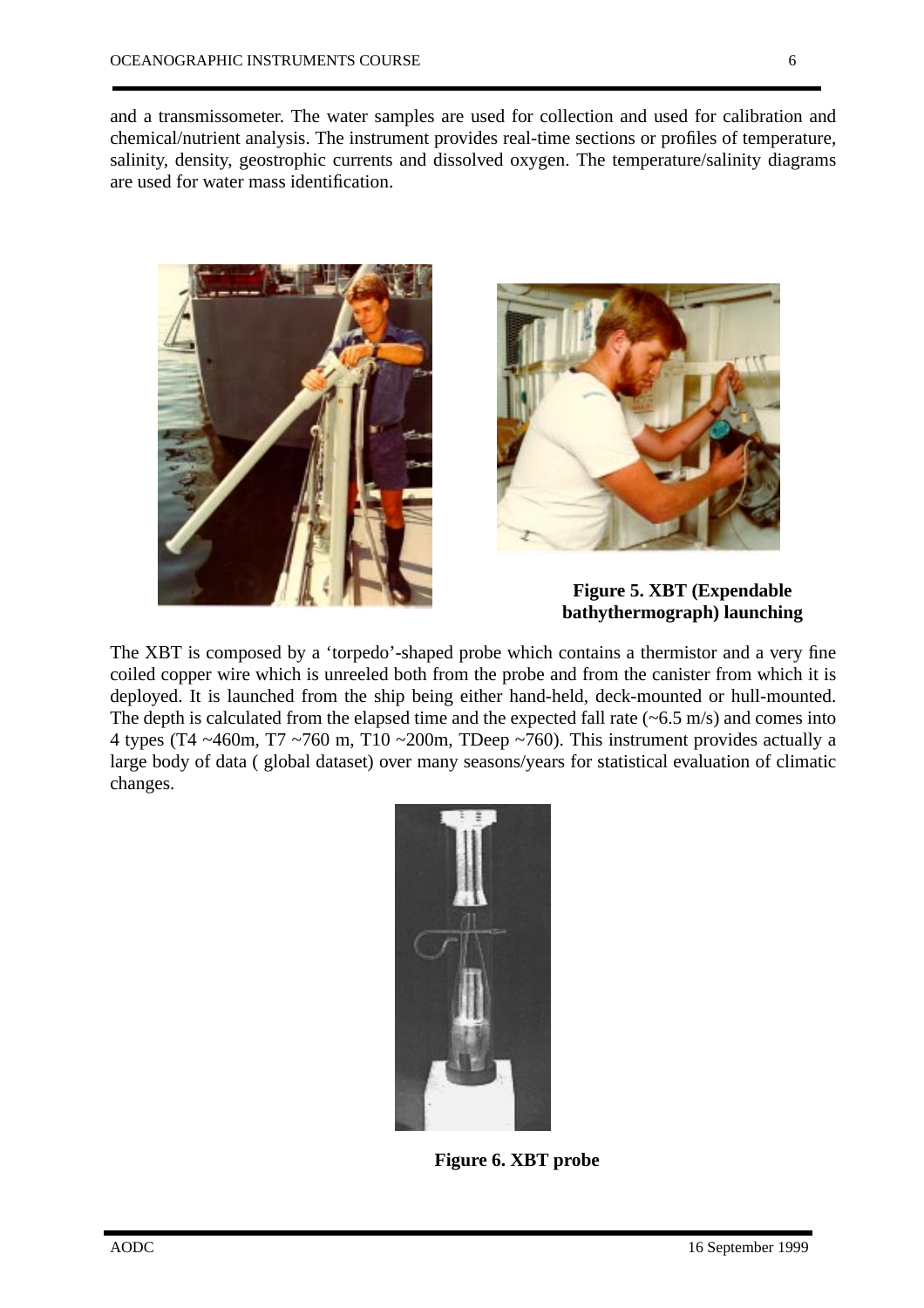**THERMISTOR 'CHAINS'** consisting of a cable with a number of thermistor elements at intervals are sometimes moored along with current meters to record temperature at a number of depths. A 'data logger' samples each thermistor at regular intervals and records temperatures as a function of time.

A **SEASOR** is an 'small aeroplane' looking instrument that is lowered in the water and moored by the ship at a known depth or at the surface, with the aid of a conducting cable the data is real-time monitored and produces typical sections such as virtual CTD profiles. (see picture, slide from jane)



#### **Figure 7. Seasoar**

Sea surface temperature may be inferred by measuring the infra-red radiation emitted by the sea surface. This method is used by airborne platforms such as *SATELLITES*. Use of satellites or other 'remote-sensing' methods permits rapid measurement over a wide area.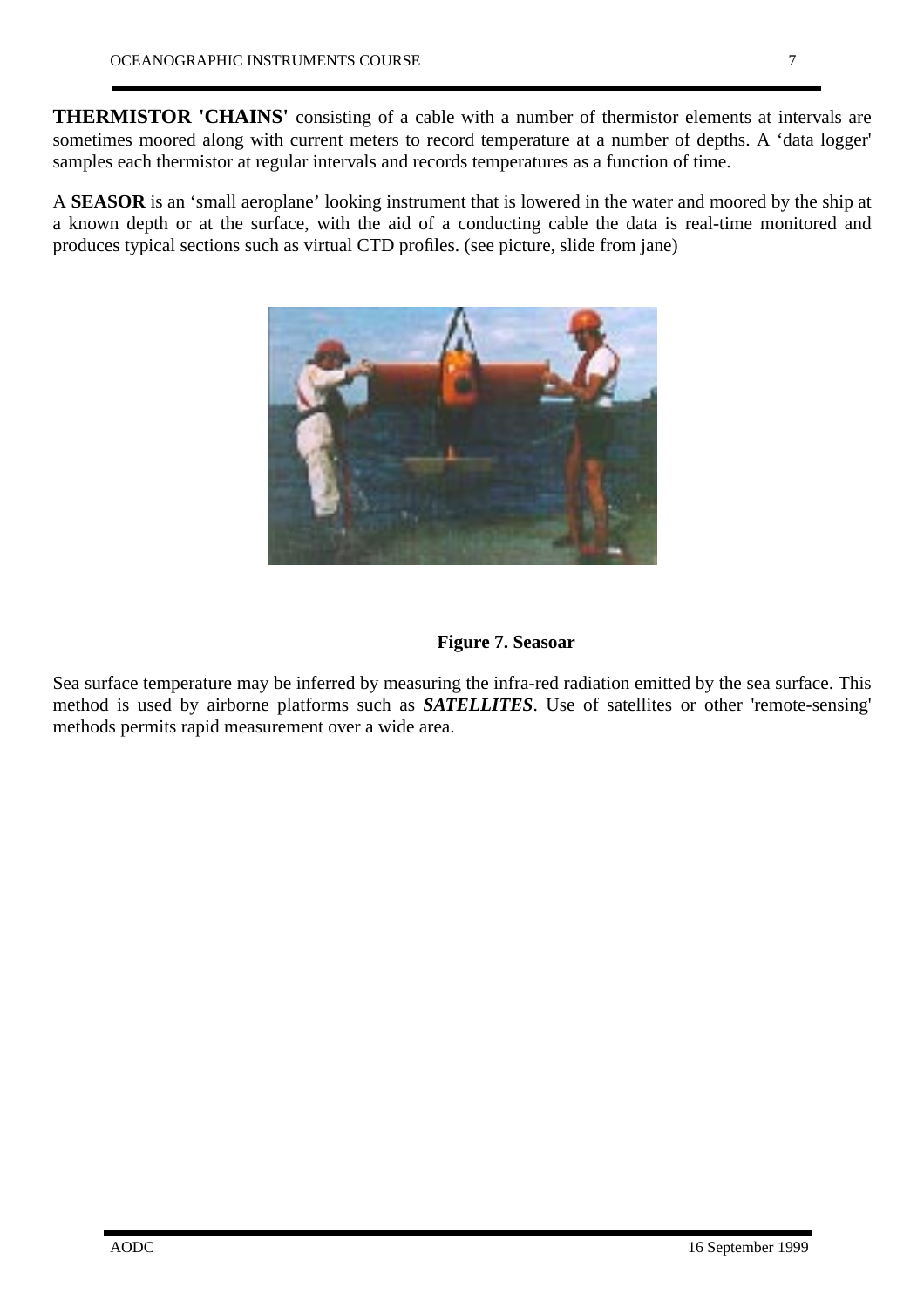### *2.3 SALINITY*

Salinity is a measure of the quantity of salt in a volume of sea water. It has the standard units of Practical Salinity Units (psu). In very approximate terms a salinity of 35 psu means there are 35 grams of salt in a kilogram of water.

Salinity is an important quantity to measure as salinity in conjunction with temperature and depth/pressure enables calculation of the density of the sea water and also sound speed.

Salinity in combination with temperature also allows the oceanographer to label particular water masses in the ocean and study the movement of these water masses and hence infer ocean currents.

Salinity is obtained by first measuring the electrical conductivity of the sea water at a known temperature and pressure. Using an internationally standard formula the conductivity is then converted to a salinity.

Salinity may be measured from a water bottle sample on the ship using a laboratory *SALINOMETER* or in-situ using a conductivity sensor such as on a **CTD**.

The salinometer measures a conductivity ratio using a conductance cell and conductance bridge which is balanced manually. The ratio measured is between a standard sample of sea water at 35.000 psu and the sample. Salinity is then obtained from the conductivity ratio and temperature using standard tables or formulas.

CTD's commonly use a 4 electrode cell through which water flows as the cell is moved through the water column. The cell measures conductivity which is then converted to salinity. Figure 3 shows a CTD instrument with a array of water sampling bottles and reversing thermometer attached.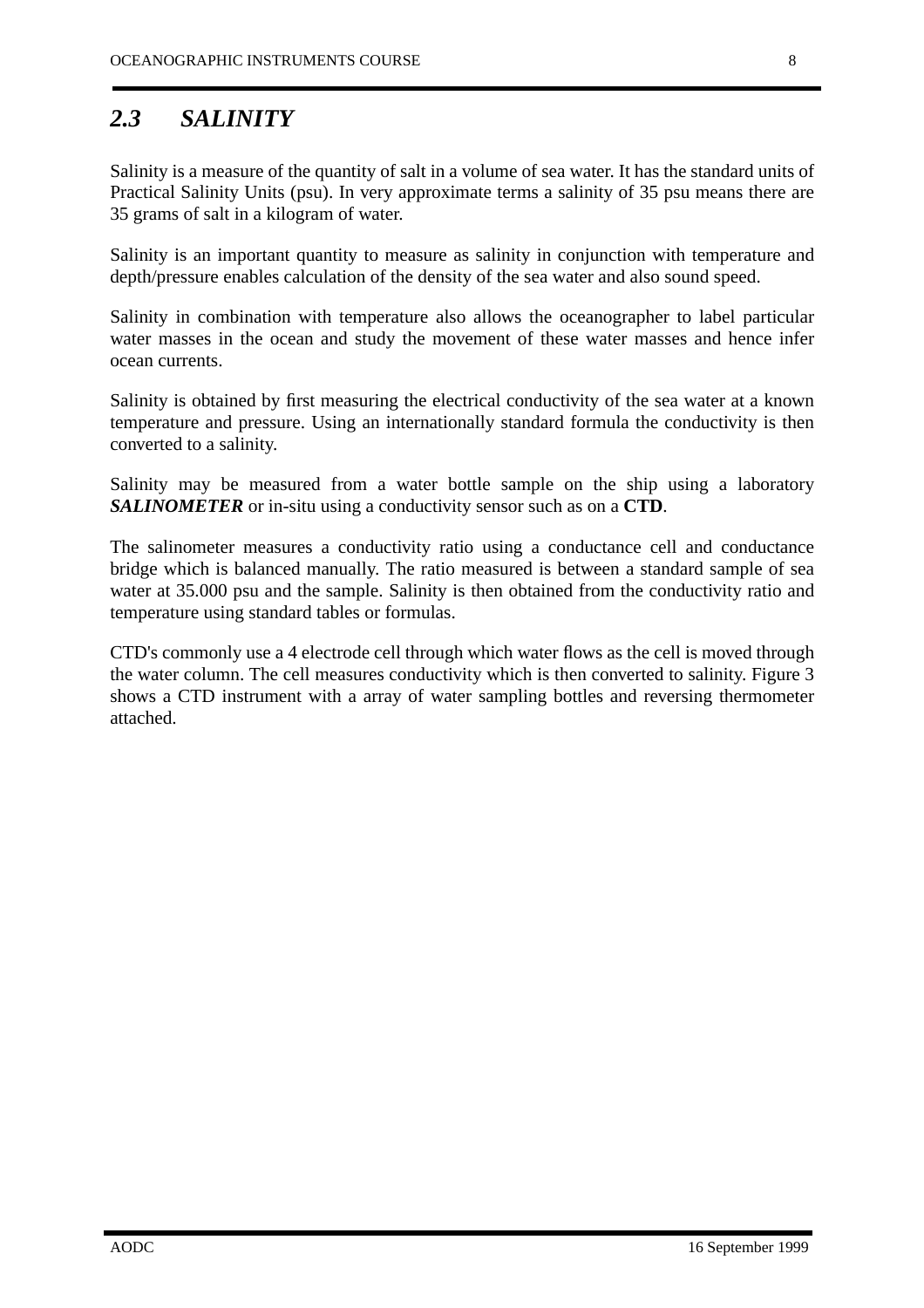### <span id="page-9-0"></span>*2.4 OXYGEN, PHOSPHATE, SILICATE, NITRATE, pH*

Oxygen content of sea water is commonly measured in conjunction with CTD measurements or water bottle sampling. CTD units sometimes have a oxygen sensor attached enabling an insitu measurement of oxygen, but these measurements produce noisy results which need to be filtered.

Oxygen content from water samples is determined by chemical titration. The titration method is often more reliable than using an in-situ sensor which may suffer from drift or calibration problems. Figure 8 shows water samples being taken from an array of water bottles attached to a CTD unit.



**Figure 8. Wet Laboratory of RV Franklin, Water Bottle Sampling. Oxygen bottle being filled at right, Salinity bottle at left.**

Phosphate, silicate and nitrate are determined by chemical means from water samples. Other chemical parameters such as pH may be determined from water samples.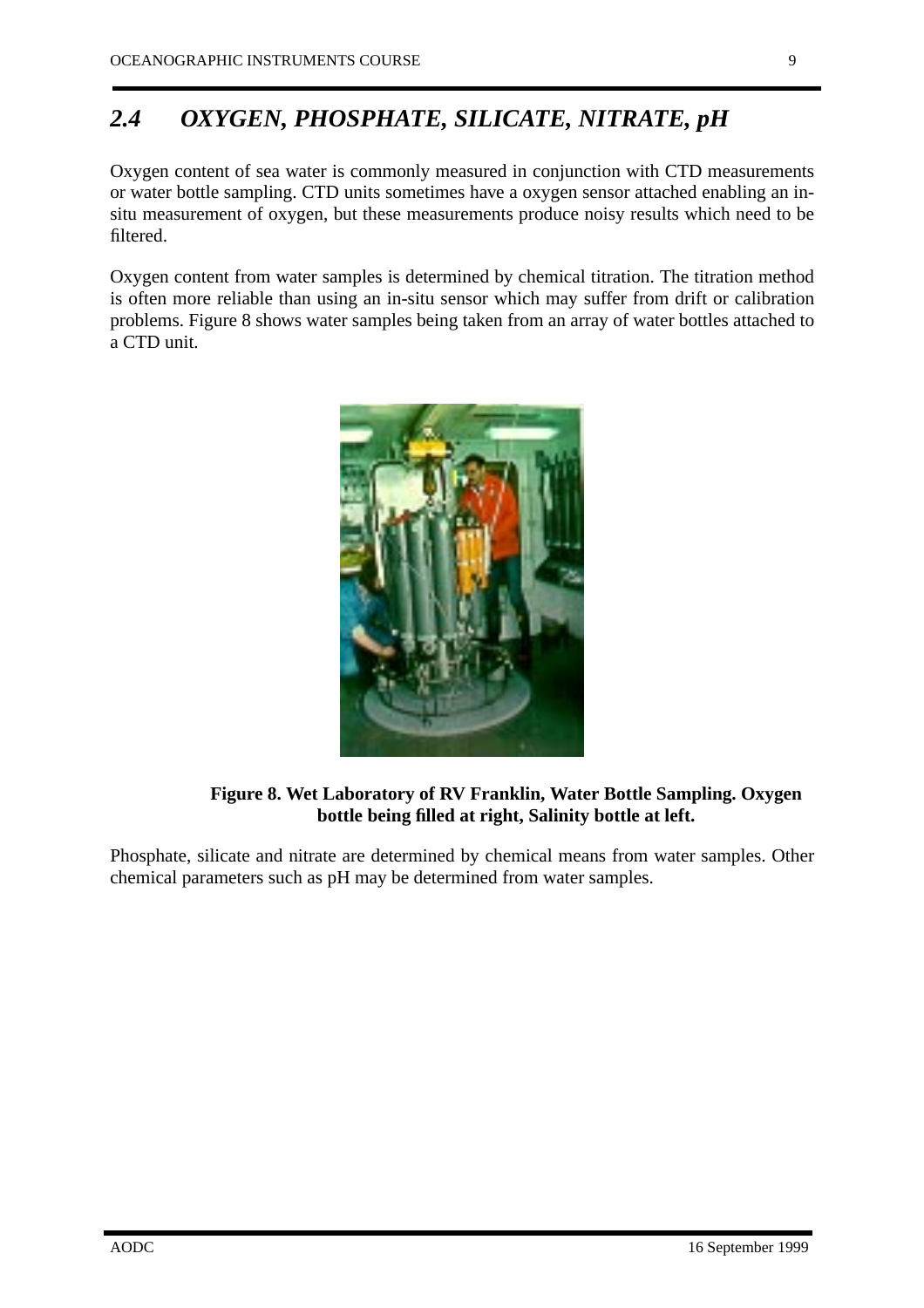#### <span id="page-10-0"></span>*2.5 WATER CLARITY*

Water clarity may be taken as a measure of the degree of transmission of visible light through the sea so are taken whenever possible during daylight hours. The more 'turbid' the water the less light transmitted. Water clarity has allways been measured to estimate the silt run-off from rivers, monitoring pollution streams ans monitoring algae growth.

The simplest device for measuring water clarity is the *SECCHI DISC* which consists of a 30 cm in diameter white plate which is lowered into the water (a lead weight is suspended under the disc to ensure that it will sink rapidly and vertically) and depth at which it lost to sight noted. The greater the depth at which the disc is no longer visible the clearer the water. During the procedure the colour of the disc is classified with the Florel-Ule scale. The secchi disc is only a semi-quantitative device but being simple and a low-cost device it is often used.



**Figure 9. Secchi Disc**

A more quantitative device is the *TRANSMISSOMETER* which measures the attenuation of the beam of light of known wavelength over a fixed path length. The transmissometer uses a light source and a photo-electric-cell and measures the beam attenuation co-efficient 'C' over a direct path from the source to the photo-cell. The beam attenuation co-efficient is a function of the shapes and amount of particulate material in the water.

Another instrument is the *NEPHELOMETER* which measures light scattered through an angle rather than from a direct path from the light source to the photocell. Nephelometer measurements have a more direct relationship with the amount of suspended solids in the water than a transmissometer and is thus used when one wants determine sediment concentrations in the water i.e in grams/volume units, The nephelometer is useful in muddy highly turbid water such as near coastal estuaries, rivers and near sea bottom (nepheloid layer).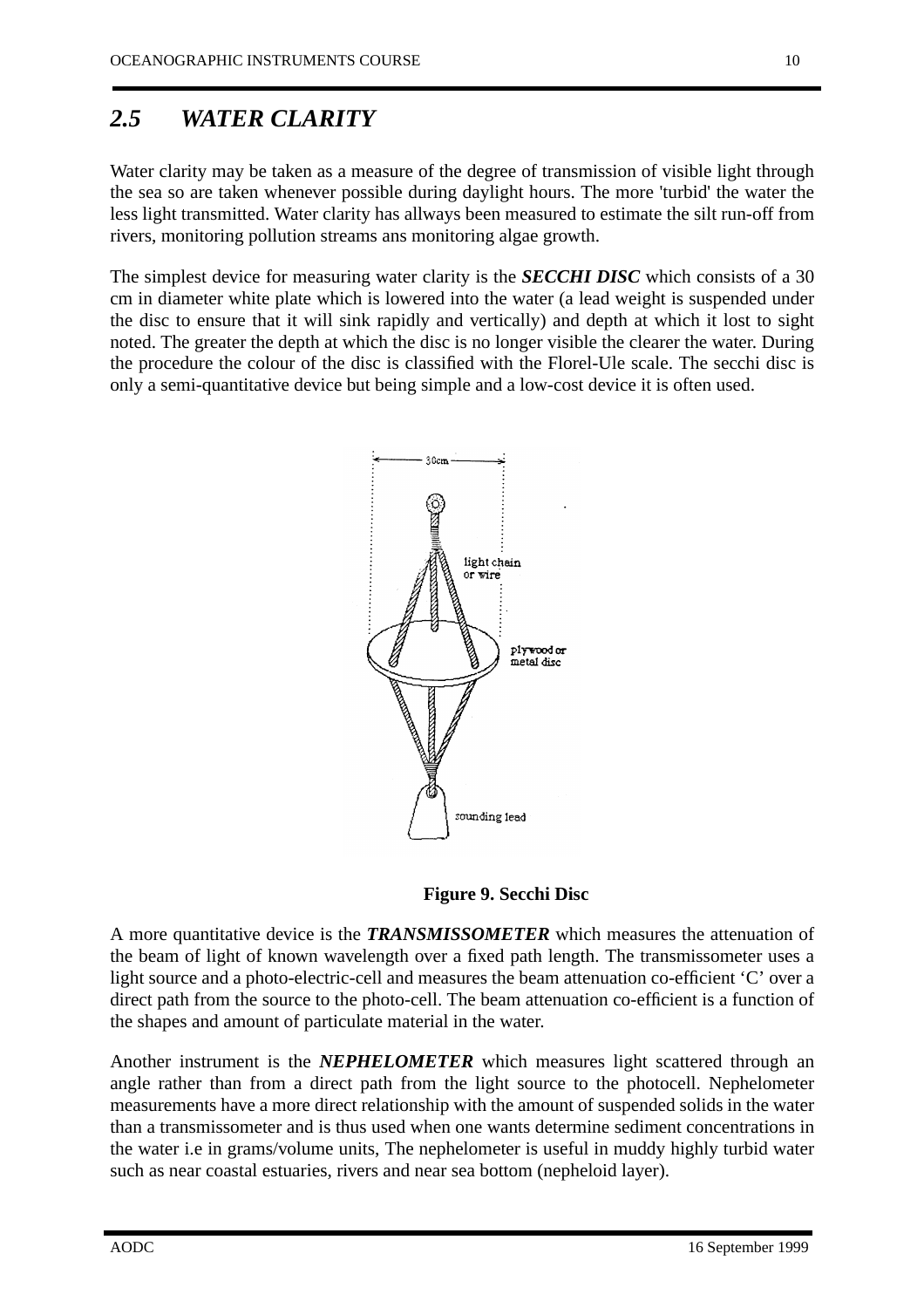#### <span id="page-11-0"></span>*2.6 SOUND*

Sound is measured in the sea to support a number of applications most notably for Naval sonar operations, geophysical studies and also for studying sounds emitted by marine life.

The basic instrument used to measure sound is the *HYDROPHONE*. A hydrophone is a transducer which converts sound energy (pressure) into electrical energy (current). Some substances such as quartz or certain ceramics when placed under pressure acquire an electrical charge or voltage across the crystal surface. This behaviour is called 'piezo-electricity'. Thus the hydrophone consists of sensor made of a crystalline or ceramic substance.

The basic unit of sound measurement is the 'decibel' which is measure of the pressure exerted by the sound wave or measure of the sound intensity. The other important quantity is the frequency of the wave measured in 'Hertz'.

Sound in the sea may be thought of consisting of many super-imposed waves at varying levels of intensity and frequency resulting in a complex wave arriving at the sensor. Using mathematical techniques the complex wave is decomposed into waves of discrete frequency and intensity. The result of this analysis is a graph of intensity (decibels) versus frequency (Hertz) called a 'spectrum'.

The sound or background noise is frequently referred to as 'ambient noise'.

Many hydrophones consist of more than one sensor element or an 'array'. The advantages of an array over a single hydrophone are several. First the array is more sensitive, since a number of elements will generate more voltage (if connected in series) or more current (if connected in parallel) than a single element exposed to the same sound field. Second, the array possesses directional properties that enable it to discriminate from sounds arriving from different directions. Third, the array has an improved signal-to-noise ratio since it discriminates against isotropic noise in favour of a signal arriving in the direction that an element of the array is pointing.

Sonar domes fixed to the hull of naval vessels have a cylindrical array. A recent development is the 'towed array' which of a flexible line of hydrophone elements towed from a ship.

Another type of hydrophone is used on a *SONOBUOY* which is dropped from an airborne platform to record ambient noise and locate ships or submarines. A sonobuoy is compact expendable device containing a small radio transmitter for relaying signals picked up by the hydrophone.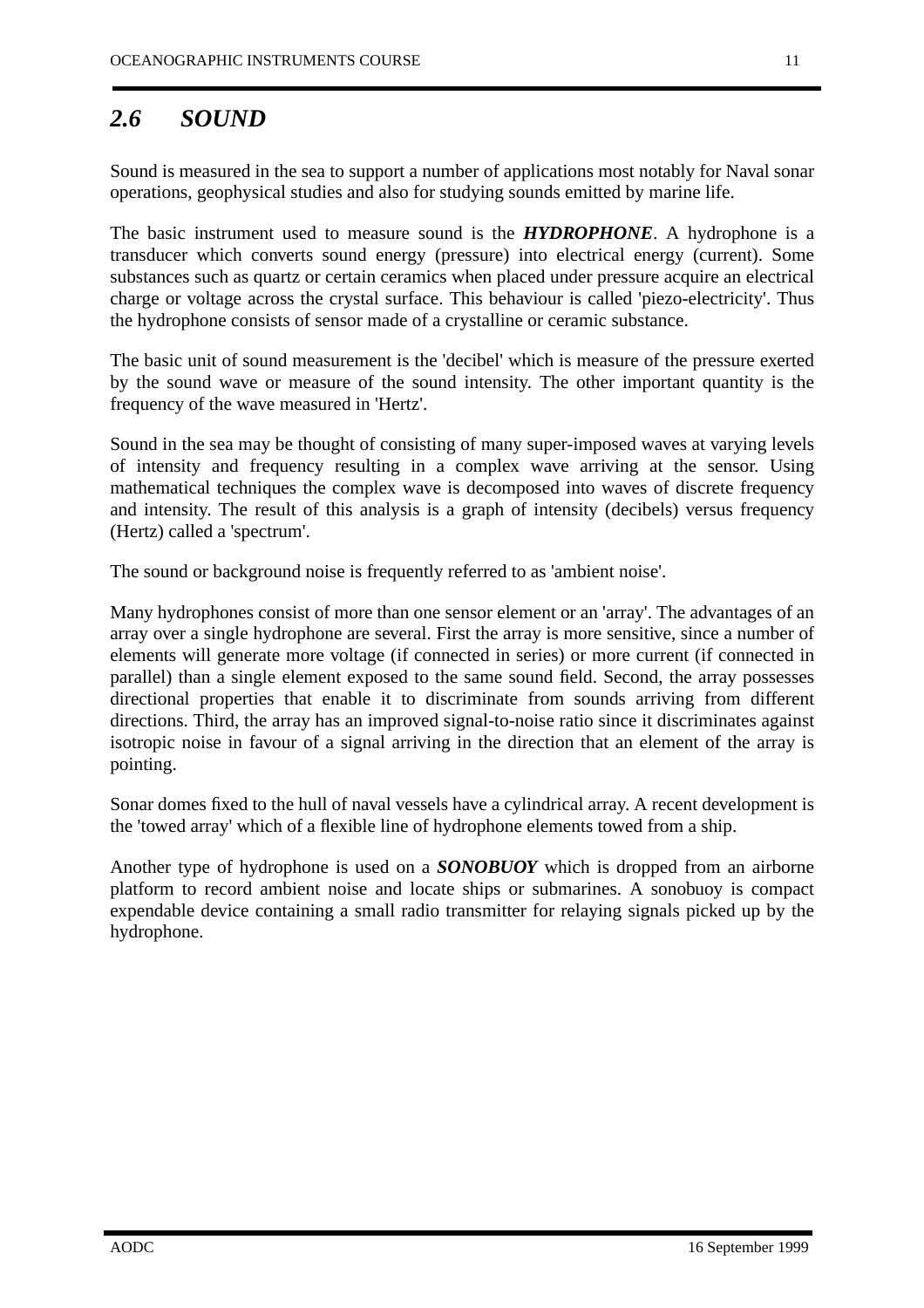### *2.7 SOUND SPEED*

Sound speed is a measure of how quickly sound propagates through the ocean. Sound speed is needed for measuring the water depth with *ECHO SOUNDERS* since the water depth is calculated by multiplying the mean sound speed in the water column by half the time that it takes for the sound to echo back from the sea bed.

The basic means of measuring sound speed is to measure the time it takes for a pulse of sound to travel a known distance. The sensor consists a sound source a metal reflector and receiver.

The sensor may be attached to a probe which is lowered into the water or on an expendable instrument such as the *EXPENDABLE SOUND VELOCITY (XSV)* probe. The XSV works on simple principle to the XBT.

Sound speed may be calculated from a well known relation between sound speed, temperature, salinity and depth. So in the absence of direct sound speed measurements sound speed can be estimated quite accurately provided temperature, salinity and depth are known.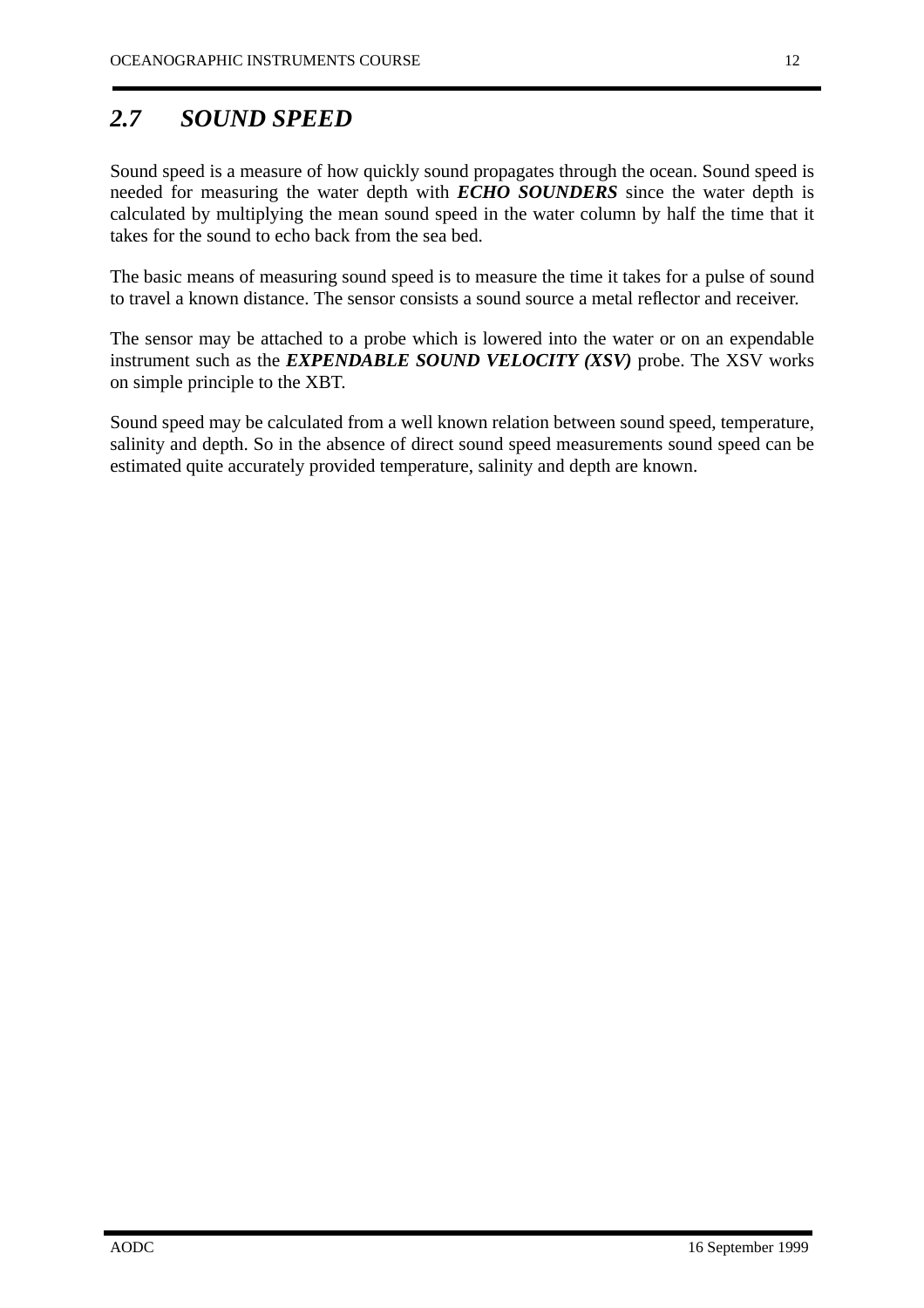### <span id="page-13-0"></span>*2.8 CURRENTS*

Measurement of ocean current is fundamental to a general understanding the ocean. Ocean currents transport heat and effect climate and weather. Currents transport marine life and sediments. Currents also effect the passage of ships and also the oceanographic instruments themselves.

Current is a vector quantity having both a direction and a speed. Therefore a current instrument must measure both direction and speed.

There are different basic ways of measuring a current, these are:

- 1. The oldest method of tracing a current is by the use of a *DRIFT BOTTLE* or *CARD.* These floating items are designed so that their movement is determined only by surface currents and contain a request to the finder to notify the time and place of recovery
- 2. A *MOORED CURRENT METER* in the sea produces measurements of speed and direction at fixed time intervals.
- 3. Attach the current meter to a moving platform such as a ship and measure the relative current. The absolute current is then determined by such vector subtracting the motion of the ships over the ground determined by navigation. This method is used with the *ACOUSTIC DOPPLER CURRENT PROFILER (ADCP)*. An ADCP may also be moored at a fixed location on the sea-bed.
- 4. Let an object flow or float with the current and observe its motion i.e the change of position at fixed time intervals. For example a *DRIFTING BUOY*.
- 5. A *DYNAMIC METHOD* recognises that the surface of the sea is not level but has hills and valleys. Therefore countour maps may be drawn of its surface showing these elevations and depressions. Taking into account that in the southern hemisphere ocean currents flow in an anti-clockwise direction around areas of high sea level, a map of sea flow of an area can be drawn from a knowledge of the topography of the surface. These contours are not visible by the naked eye but are correlated to the density of the water, the water below a hill being of lower density than that below a valley. The density of the water instead of being directly measured is computed from the temperature and the salinity of the ocean water.

Owing to turbulence current is a quantity which often fluctuates over short periods of time and usually averaging or smoothing is required to present the data in useful form. This process of averaging is termed 'vector averaging'. Current meters which use vector averaging sample the current at short intervals, say once every 2 seconds, and then compute the average over a longer interval, say 10 minutes. The resulting output of the meter is a time series of current at the averaging interval.

There are 4 common techniques of current measurement as follow

#### **2.8.1 Propellor Type Meters**

These instruments rely a measuring the counting (metering) the rotation of a rotor or propeller placed in the current. Direction is sensed by a vane which is orientates parallel to the current The orientation of the vane is then referenced against a magnetic compass. An example of such a current meter is the 'Aanderaa' model.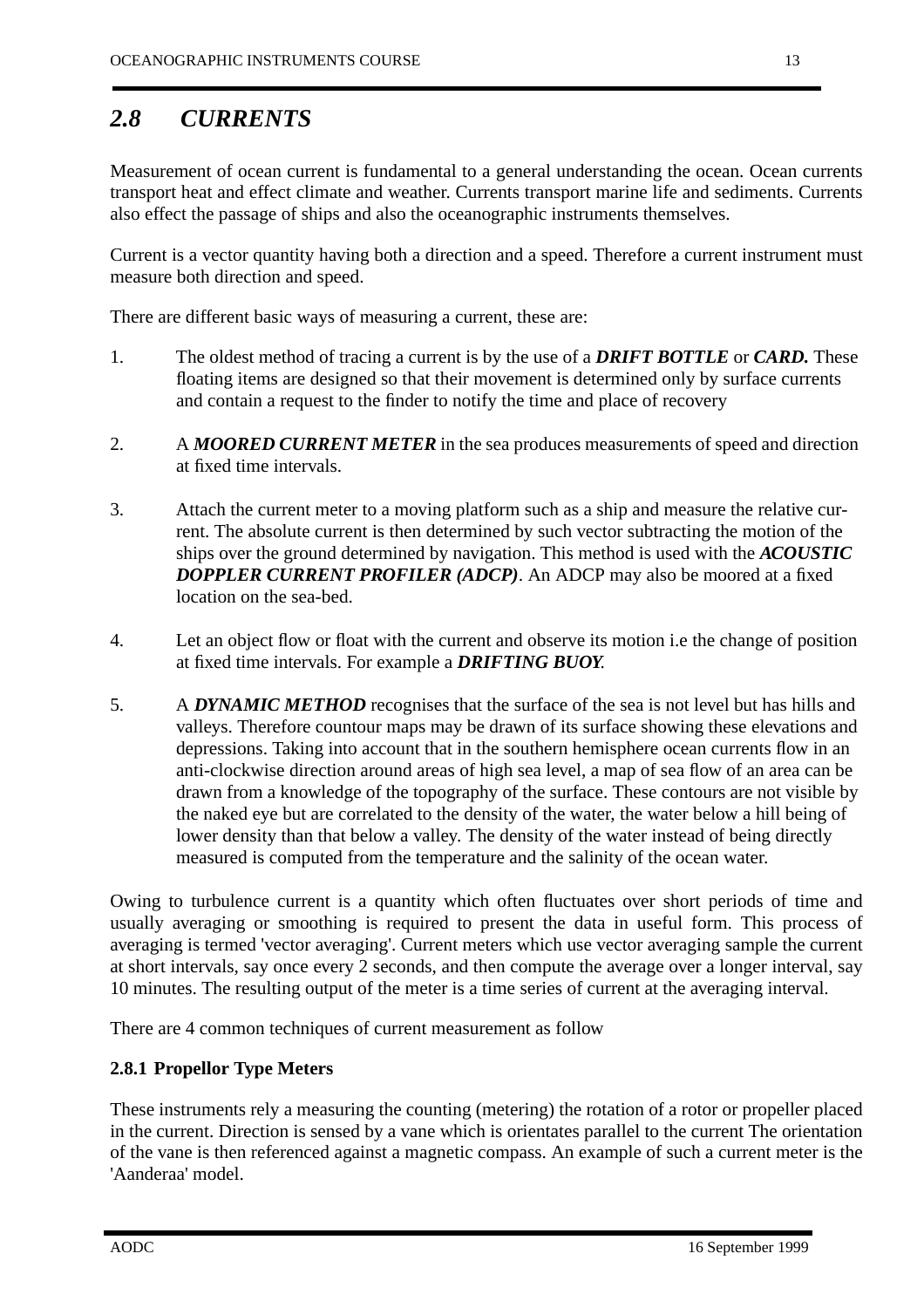<span id="page-14-0"></span>

#### **Figure 10. Standard type of current meter and Ekman current meter**

#### **2.8.2 Electromagnetic Current Meters**

These instruments use the principle that a voltage will be induced by a conductor which moves across a magnetic field. The conductor in this case is sea-water which readily conducts a current due to salt ions.

Electromagnetic current meters consist of a pairs of electrodes, an internally generated magnetic field and a flux gate compass. Water flows through the magnetic field thereby producing a voltage which is proportional to the current speed. The current amplitude is measured along the axis of each electrode as well as the compass output. Relative current direction, corrected with compass data and current amplitude are computed internally. The results are then stored in two absolute current vector components (North and East). The components are then vector averaged over a user programmed averaging interval.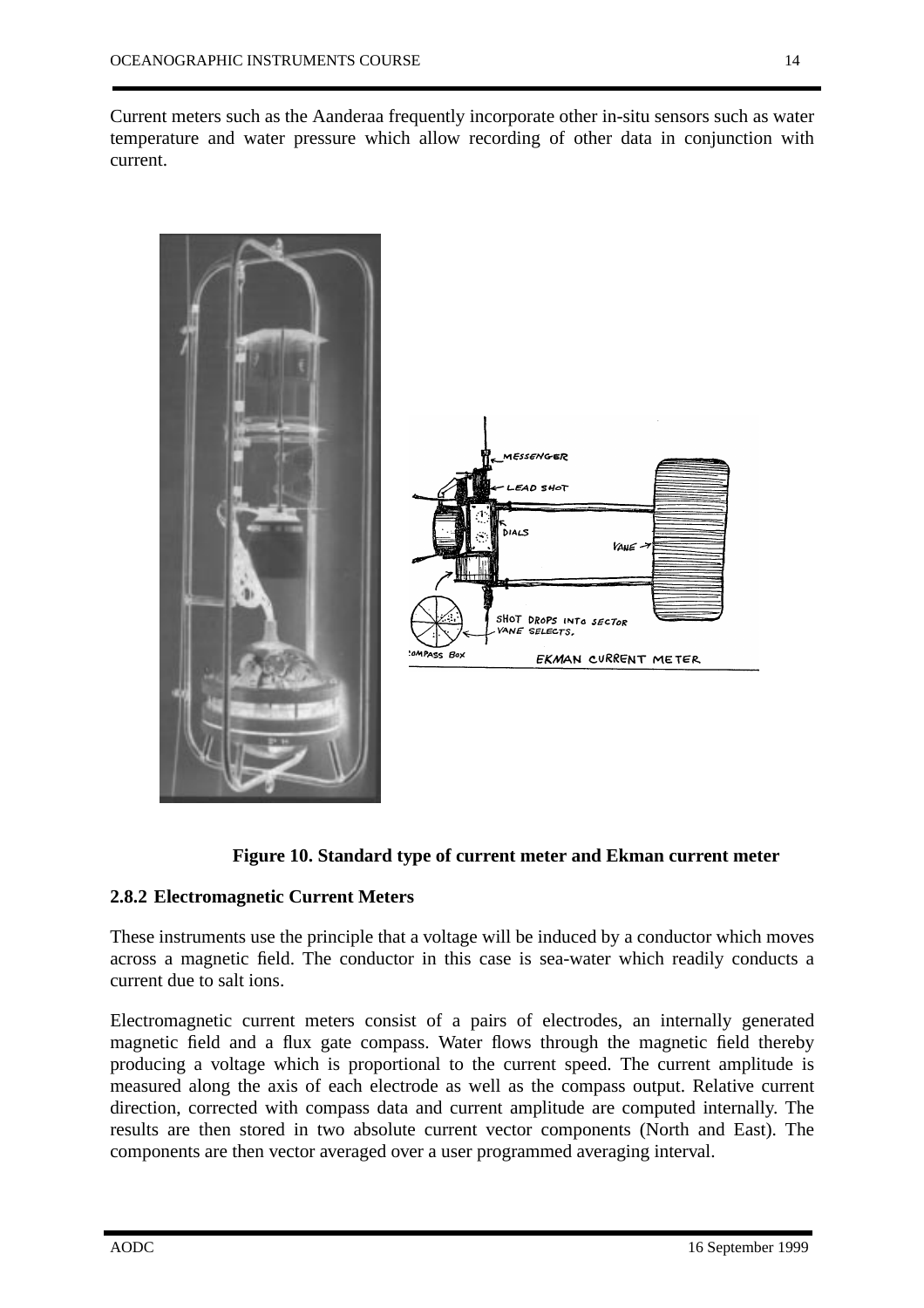#### <span id="page-15-0"></span>**2.8.3 Acoustic Current Meters**

Acoustic current meters utilise the Doppler effect named after the Austrian physicist C. J. Doppler. The Doppler effect is the change in frequency of sound reflected by a stationary object relative to the frequency at which it is moving.

The **ACOUSTIC DOPPLER CURRENT PROFILER (ADCP)** emits a beam of sound of known frequency which reflects off small particles moving with the water. The beam reflected back to the receiver will have a change in frequency proportional to the speed of the particles and thus the current speed.

One sound beam will give the component of current in the direction of the beam. However three orthogonal components are needed to get the true current vector so the ADCP utilises more than one beam. Four beams are typically used to obtain a redundant velocity measurement for data checking and improved instrument reliability.

ADCP's measure water speed at multiple water depths or 'range cells' along the path of the acoustic beams. This is achieved by periodically transmitting short pulses (typically 1-50 milliseconds) of sound, then making multiple measurements of the frequency of the echoes at discrete time intervals after the initial sound pulse.

In this way a depth profile of the current is assembled after some averaging processes. On a moving platform such as a ship the motion of the ship must be subtracted from the ADCP relative current to get the true current. Usually the motion of ship is determined by using GPS navigation which offers the best means of accurately determining the ships motion at frequent intervals.

The end result of the ADCP data processing is a time series of current versus depth profile along the track of ship. In the case of moored ADCP it is time series at a fixed point.

#### **2.8.4 Drifting Buoys**

A drifting buoy is a device which floats on the ocean surface to follow the current. The buoy usually includes a 'drouge' which is device such as a parachute or sheet to drag the buoy with current. The drouge is attached to the buoy below the water.

Some method is needed of tracking the buoys position. Position tracking may be done using the following methods:

- 1. Visual sighting with a bearing compass.
- 2. Attaching a metal target/reflector to the buoy so it can traced by radar.
- 3. Using a radio transmitter and tracking the buoy location with a radio receiver such as satellite.

Drifting buoys may have other sensors attached such as thermistors which measure sea surface temperature, a pressure gauge to measure air pressure and an anemometer which measures wind speed and direction.

Another type of lagrangian device is a spherical free-falling acoustic device with a 'skirt' which reduces turbulence as it falls. This device with the help of a triangular configuration of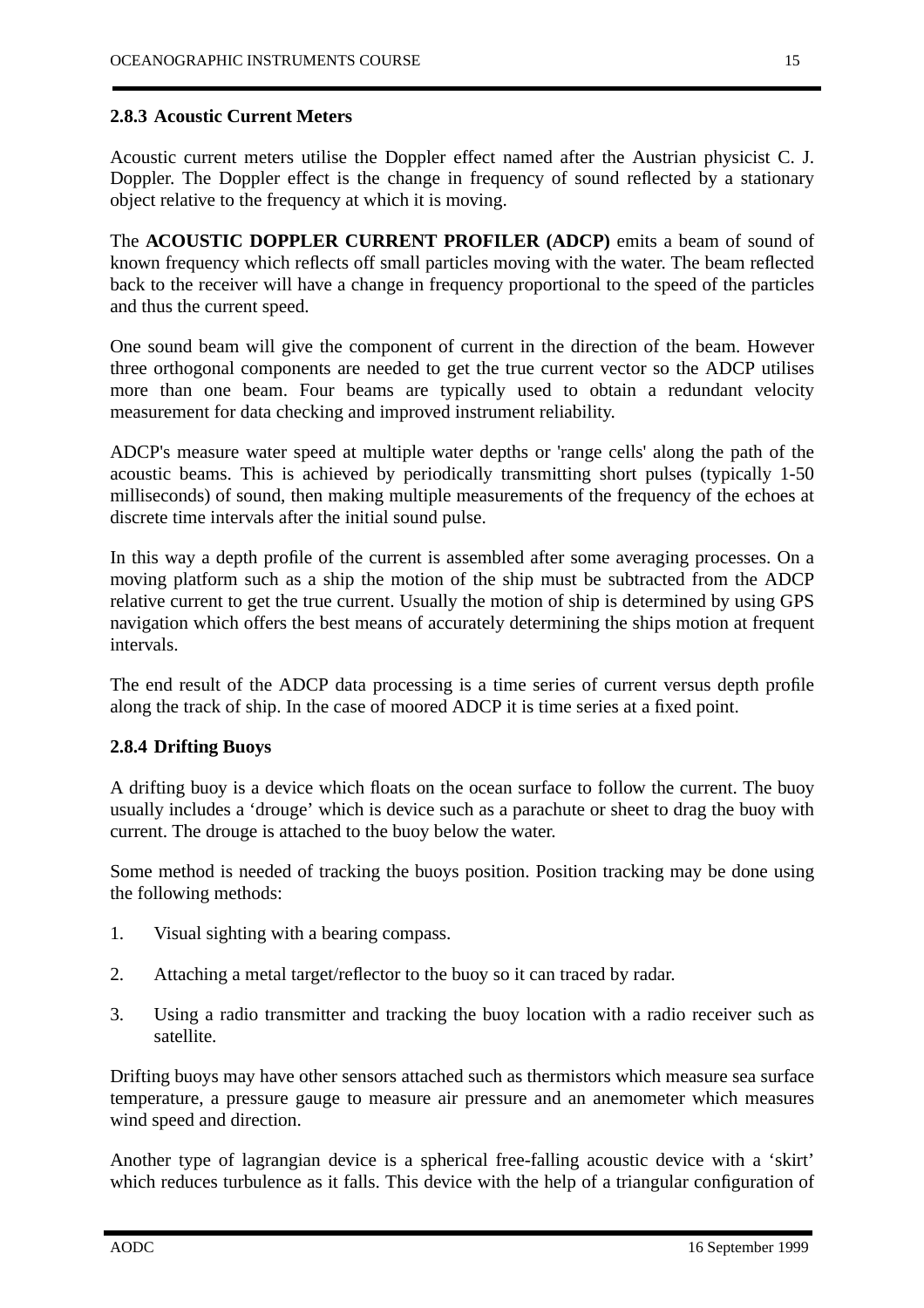transponders on the seabed can be located with high precision while sinking and drifting with the currents. This device produces a profile with 'real' current components with depth and after each profile, so after it has reached the seabed, it reached the surface again awaiting for collection.



**Figure 11. Pegasus velocity recorder**

Other means of tracing 3-D movements of water are acquired with the aid of tracers such as dye and pollutants.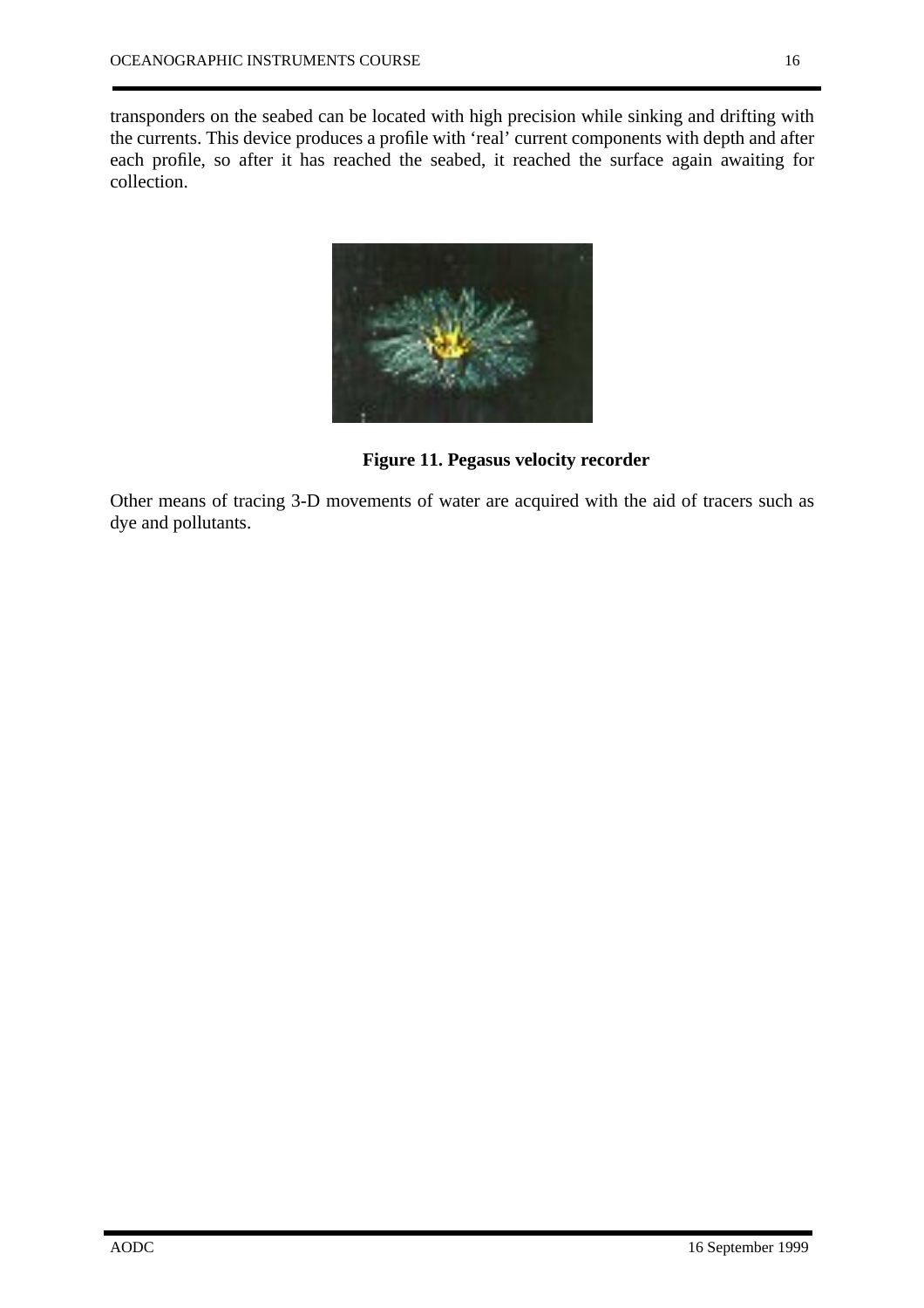#### <span id="page-17-0"></span>*2.9 WAVES AND TIDES*

The most common instrument used for measuring waves is the *WAVERIDER BUOY* (figure 12). A waverider buoy is a buoy which follows the movements of the water surface.



**Figure 12. Waverider Buoy**

The wave height is measured with an *ACCELEROMETER* which measures the vertical acceleration of the water. The acceleration is integrated to produce a time series of displacement of the sea surface i.e a time series of wave height. The buoy is typically attached to a flexible mooring line which in turn is attached to heavy weight on the sea bed.

The wave height signal is usually transmitted by radio signal to a ship or shore station from an antenna attached to the buoy.

Tides are most commonly measured with a **TIDE GAUGE**.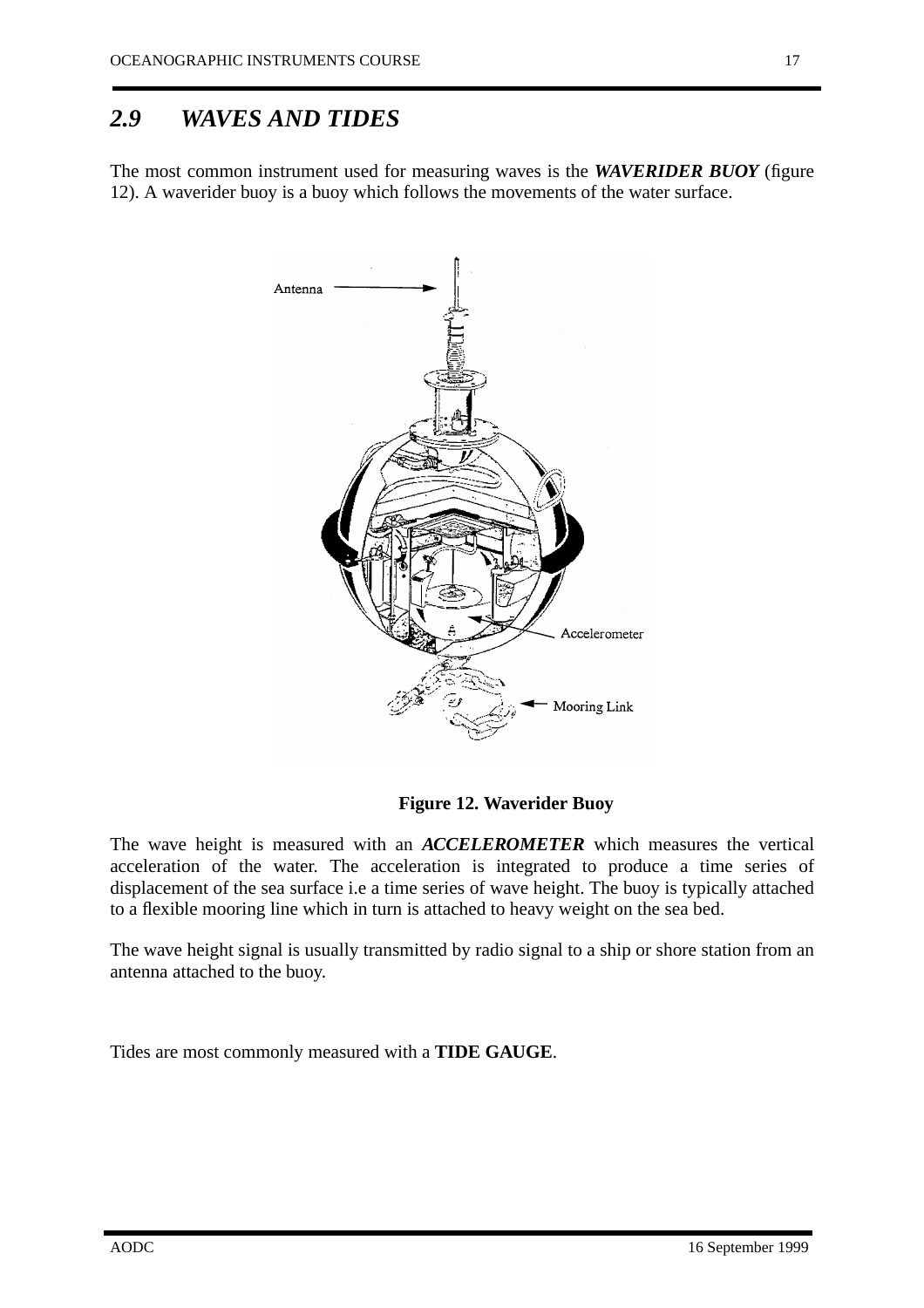#### <span id="page-18-0"></span>*2.10 SEABED SAMPLING*

Seabed information is very usefull to estimate anchorage safety locations, offshore engineering (such as siting of platforms, beacons and sea walls), mineral exploration, fishing, minewarfare, submarine operations and sonar acoustic performance. The classification of the bottom type relies on a geological/scientific classification, and hydrographic classification (description of the most predominant components, the grain size grading), the nature of the sea floor (washed materials, erosion, biological sediments).



**Figure 13.**

Seabed sampling can be obtained by different means. Leadlines, Grabs, Snappers and Scoops, Corers, Dredges, Divers, and Remotedly Operated Vehicles and Submersibles.

**LEADLINES** are weights armed with a sticky substance to which the particles adhere and to which heavier objects leave an impression. The advantages of the leadline is that it is cheap and simple to operate. The disadvantages are that the heavier materials might not be detected, only the very top surface layer is sampled and the latter is disturbed when collected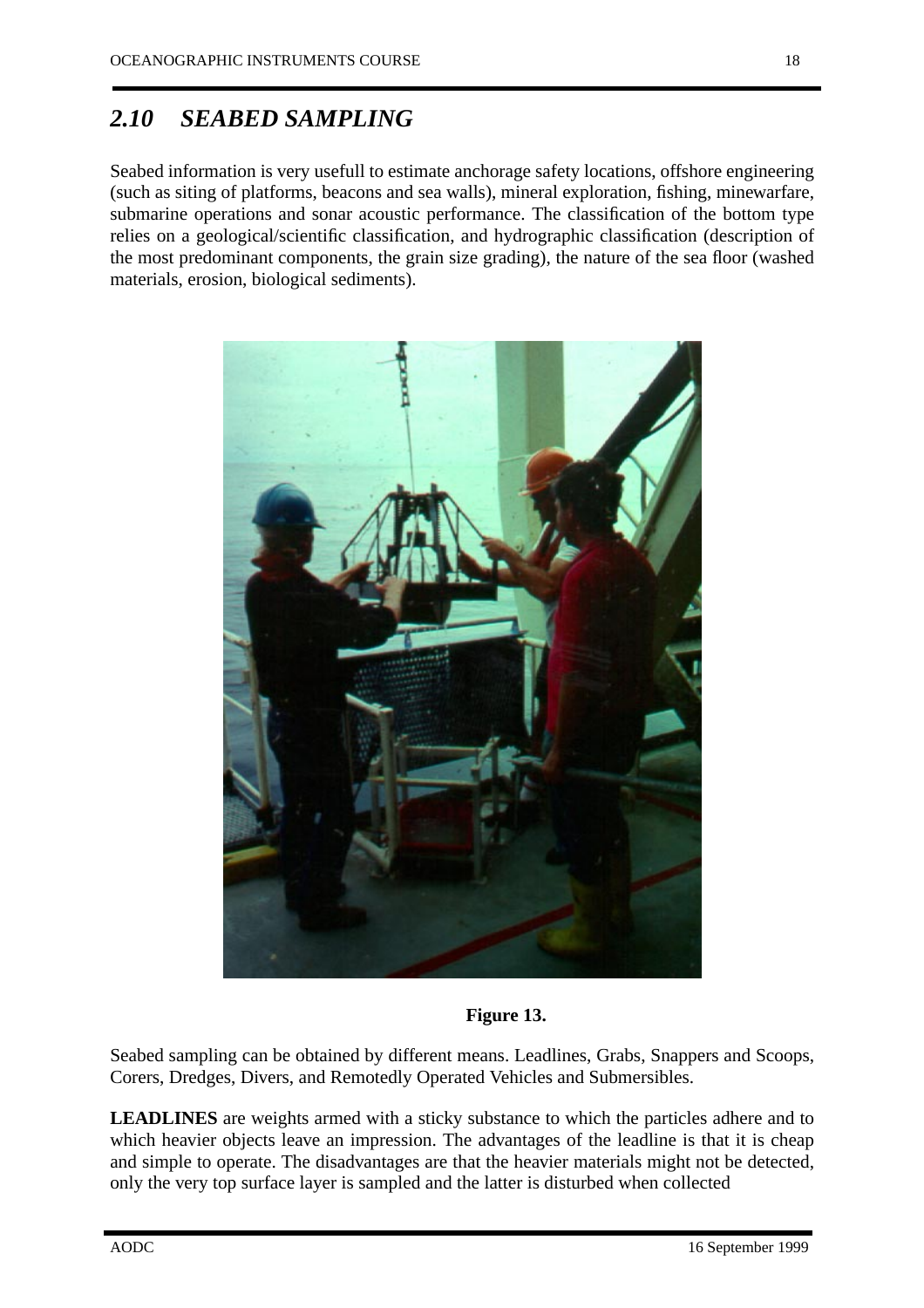surface.



**Figure 14. Grab samplers**

The **SHIPEK GRAB** consist of two concentric half cilinders that on striking the sea floor rotate through 180 deg. During this rotation the bucket scoops a sample from the seabed and then remains closed whilst the grab is hauled to the surface. This type of grab is most effective on unconsolidated sediments but the impact of the grab on the consolidated and compacted seabed can be liable to make it bounce and to cause only a superficial grab.

**CORERS** are used to obtain an undisturbed verical sample of the sea floor. They comprise a tube or box shaped cutting mechanism similar to an apple corer or pastry cutter. They are driven into the seafloor and when whithdrawn retain the undisturbed sample of the sediment layers by the means of different methods such as vacuum suction and shutters. Corers can be drawn in the seafloor by means of their own weight, explosives, pneumatics or mechanical vibration. Cores contain liners which allow the sample to be removed and stored with the minimum disturbance.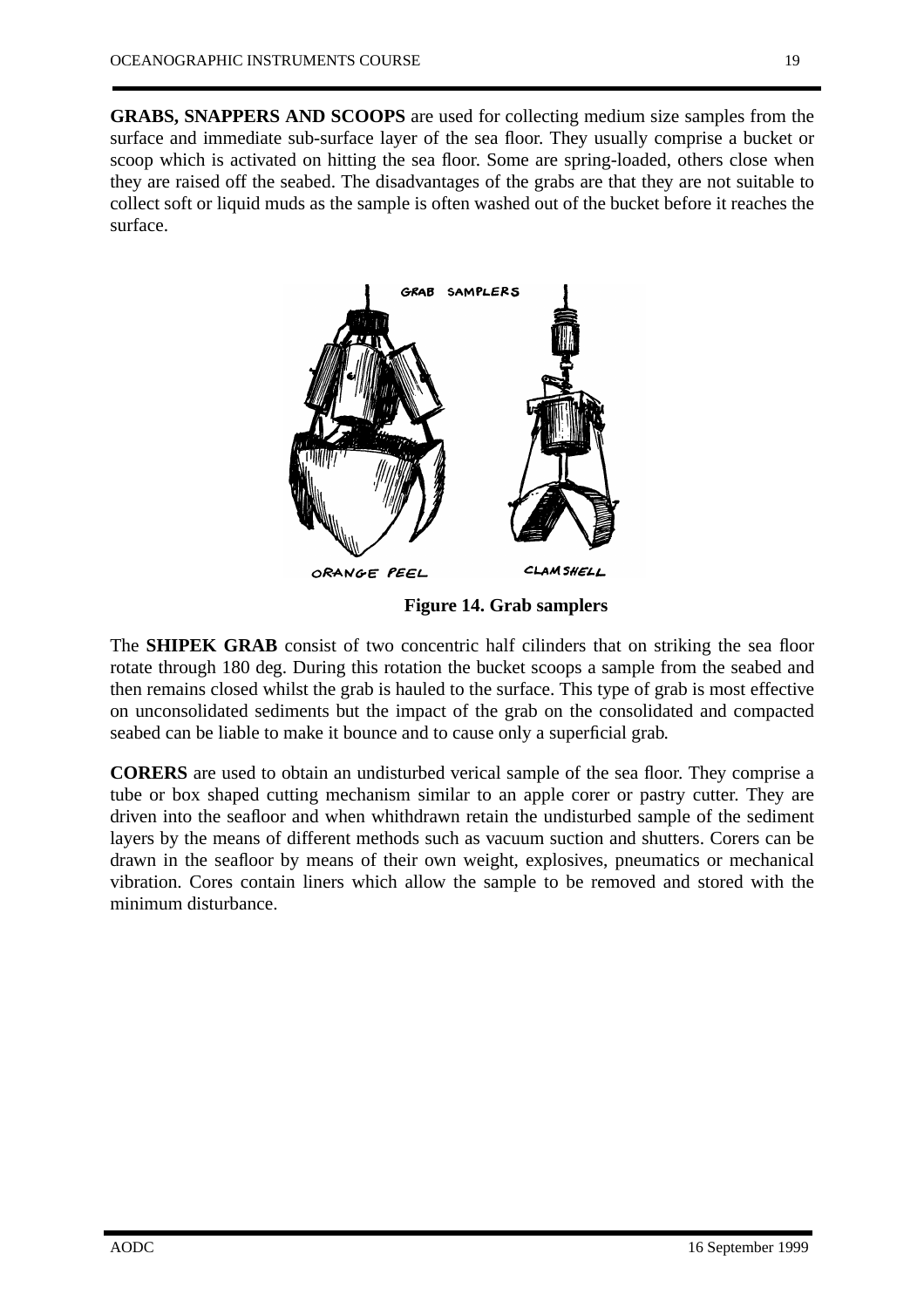

**Figure 15. Corer**

**DREDGES** are designed to drag along the sea floor collecting loose materials and sediments. They often incorporate a filter which allows smaller sediments to pass through. Samples are oviously disturbed but do reflect the seabed materials over a reasonable large area.

**DIVERS** inspection allow a positive identification of the shallow sea floor. Large as well as small features can be identified.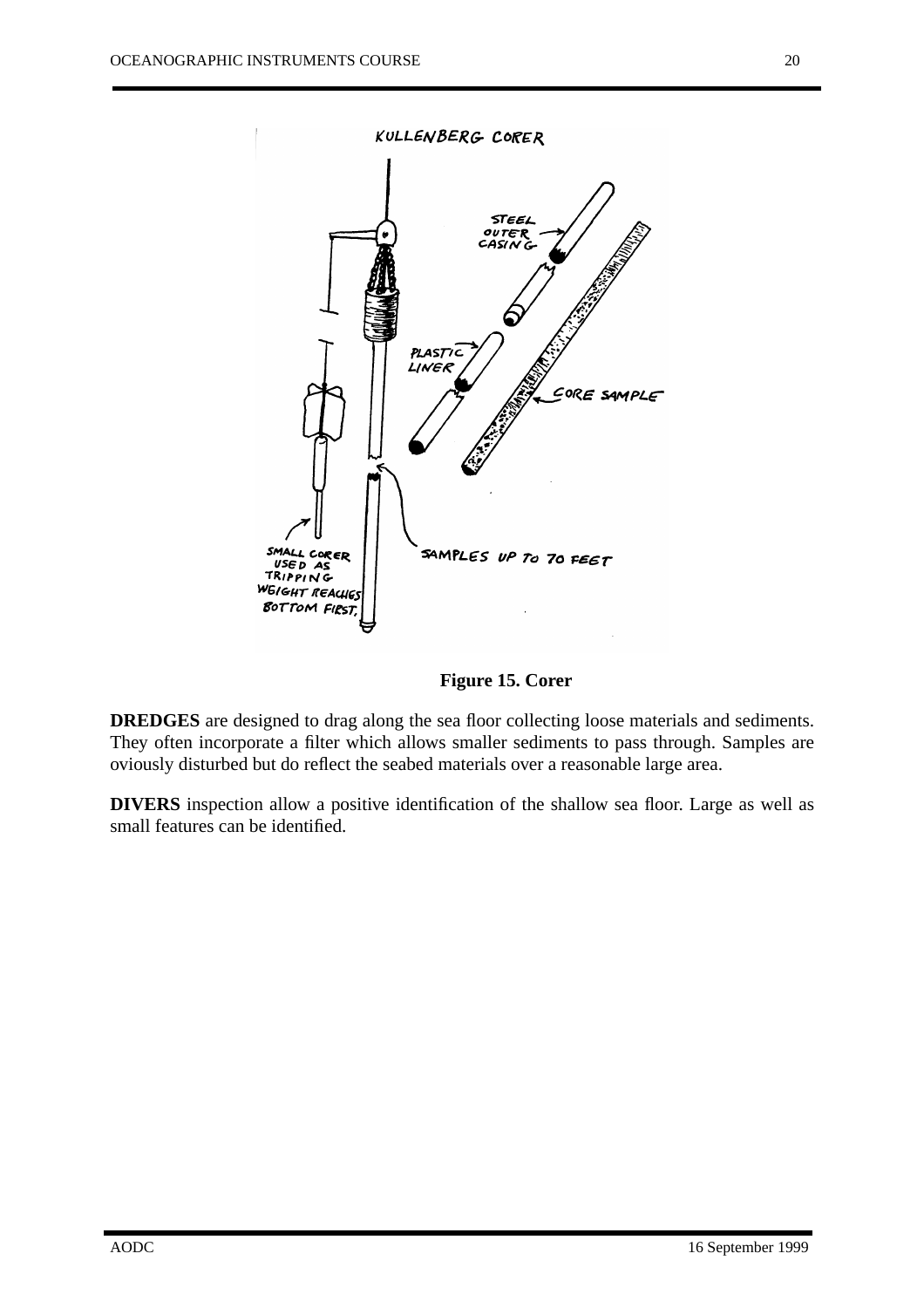### *2.11 BIOLUMINESCENCE*

Bioluminescence is the emission of light by living organisms. The process is such that light is radiated but very little heat is emitted. The process is an animal production and approximately 240 groups of organisms have been identified as bioluminescent, such as dinoflagellates, jellyfishes, copepods, euphausiids, squids and some fishes. Bioluminescence is the result of a substance as Luciferin being oxidized in the presence of a catalitic enzyme, the Luciferase. Bioluminescence is triggered by unexplained internal actions or external actions such as surface and internal waves, ship, fish and whale movements, upwelling.

Bioluminescence can be measured and collected *VISUALLY* and recorded in coded form from standard tables. Data collected includes information about Stimulus (causes such as light, wave action, rain or fish), Colour, Kind (continuous, patches, bands, blobs, shapes), Duration (seconds or continuous), and Extent (size of patches or continuous) of the Bioluminescence.

Various *MESH NETS* with preset depth catchers catch larger plankton while the smallest plankton type must be centrifugated because it is too small for the smallest mesh.



**Figure 16. Shallow water plankton net**